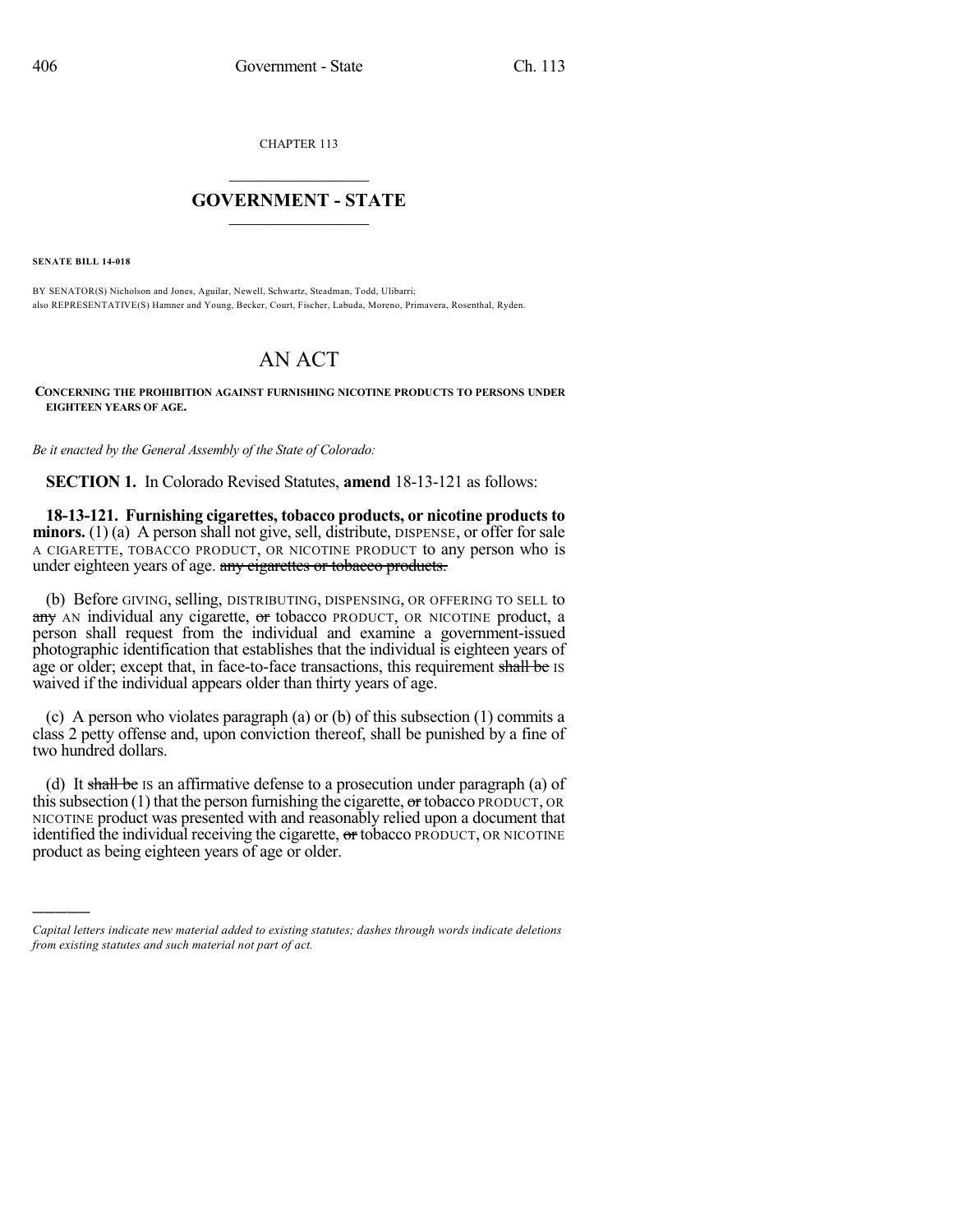## Ch. 113 Government - State 407

(2) (a) Any A person who is under eighteen years of age and who purchases or attempts to purchase any cigarettes, or tobacco PRODUCTS, OR NICOTINE products commits a class 2 petty offense and, upon conviction thereof, shall be punished by a fine of one hundred dollars; except that, following a conviction or adjudication for a first offense under this subsection (2), the court in lieu of the fine may sentence the person to participate in a tobacco education program. The court may allow a person convicted under this subsection (2) to perform community service and be granted credit against the fine and court costs at the rate of five dollars for each hour of work performed for up to fifty percent of the fine and court costs.

(b) It shall is not be an offense under paragraph (a) of this subsection (2) if the person under eighteen years of age was acting at the direction of an employee of a governmental agencyauthorized to enforce or ensure compliancewith lawsrelating to the prohibition of the sale of cigarettes, and tobacco PRODUCTS, OR NICOTINE products to minors.

(3) Nothing in this section shall be construed to prohibit any PROHIBITS A statutory or home-rule municipality from enacting an ordinance that prohibits a person under eighteen years of age from purchasing any cigarettes, or tobacco PRODUCTS, OR NICOTINE products or imposes requirements more stringent than provided in this section.

(3.5) NOTHING IN THIS SECTION AFFECTS FEDERAL LAWS CONCERNING CIGARETTES, TOBACCO PRODUCTS, OR NICOTINE PRODUCTS, AS THEY APPLY TO MILITARY BASES AND INDIAN RESERVATIONS WITHIN THE STATE.

(4) (Deleted by amendment, L. 98, p. 1185, § 2, effective July 1, 1998.)

(5) (a) As used in this section, "CIGARETTE, tobacco PRODUCT, OR NICOTINE product" means:

(I) Any A product that contains nicotine or tobacco or is derived from tobacco and is intended to be ingested or inhaled by or applied to the skin of an individual; or

(II) Any electronic device that can be used to deliver TOBACCO OR nicotine to the person inhaling fromthe device, including but not limited to an electronic cigarette, cigar, cigarillo, or pipe.

(b) Notwithstanding any provision of paragraph (a) of this subsection (5) to the contrary, "CIGARETTE, tobacco PRODUCT, OR NICOTINE product" does not mean any A product that the food and drug administration of the United States department of health and human services has approved as a tobacco use cessation product.

**SECTION 2.** In Colorado Revised Statutes, **amend** 24-35-501 as follows:

**24-35-501. Legislative declaration.** (1) The general assembly finds that:

(a) The use of CIGARETTES, tobacco PRODUCTS, OR NICOTINE PRODUCTS creates dangerous risks to the health of the people of the state of Colorado;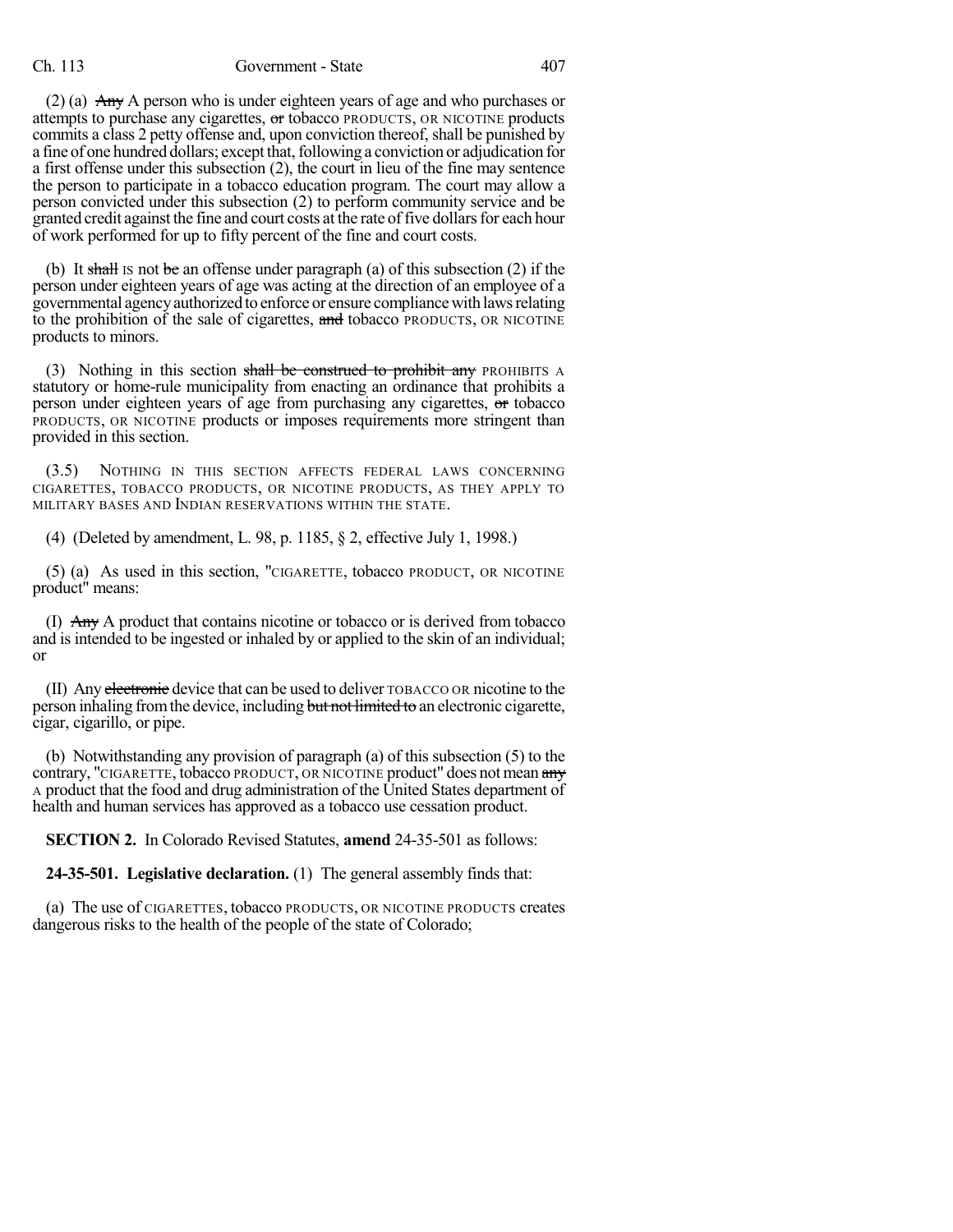(b) Studies have shown that most people who use CIGARETTES, tobacco PRODUCTS, OR NICOTINE PRODUCTS started using it when they were minors THEM BEFORE THE AGE OF EIGHTEEN; and

(c) The costs of health care for personssuffering fromdiseases caused by the use of CIGARETTES, tobacco PRODUCTS, OR NICOTINE PRODUCTS are borne by all of the people of the state of Colorado.

(2) The general assembly also recognizes that:

(a) Federal regulations now require states, through designated state agencies, to develop programs to reduce the use of CIGARETTES, tobacco PRODUCTS, OR NICOTINE PRODUCTS by minors as demonstrated by random inspection of businesses that sell CIGARETTES, tobacco PRODUCTS, OR NICOTINE PRODUCTS at retail.

(b) As of January 1, 1998, there is no state agency specifically assigned the responsibility of enforcing the statutes of the state of Colorado prohibiting the sale of tobacco to minors or coordinating the inspection of businesses that sell tobacco;

(c) The liquor enforcement division of the department of revenue has experience in enforcing laws relating to the sale of liquor to minors; and

(d) The liquor enforcement division would be the most cost-effective state agency to enforce state laws relating to the sale of tobacco to minors.

**SECTION 3.** In Colorado Revised Statutes, **amend** 24-35-502 as follows:

**24-35-502. Definitions.** As used in this part 5, unless the context otherwise requires:

(1) "CIGARETTE, TOBACCO PRODUCT, OR NICOTINE PRODUCT" HAS THE SAME MEANING AS PROVIDED IN SECTION 18-13-121, C.R.S.

 $(1)$  (2) "Department" means the department of revenue.

 $(2)$  (3) "Division" means the division of liquor enforcement within the department.

 $(3)$  (4) "Hearing officer" means a person designated by the executive director of the department to conduct hearings held pursuant to section 24-35-505.

(4) (5) "Minor" means a person under eighteen years of age.

 $(5)$  (6) "Retailer" means a business of any kind at a specific location that sells cigarettes, or tobacco products, OR NICOTINE PRODUCTS to a user or consumer.

(6) "Tobacco product" has the same meaning as provided in section 18-13-121, C.R.S.

**SECTION 4.** In Colorado Revised Statutes, 24-35-503, **amend** (1), (2) introductory portion, and (3); and **add** (5) as follows: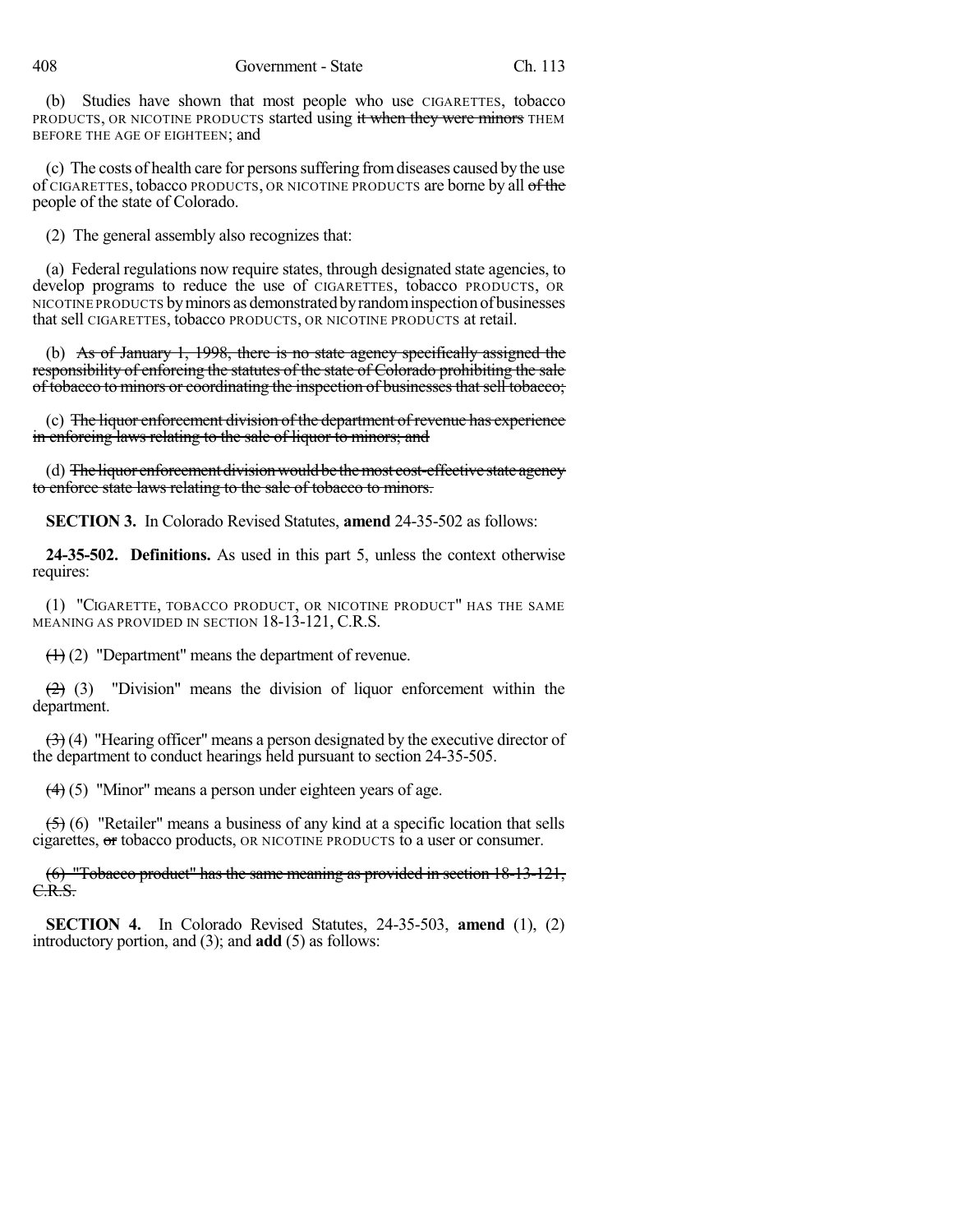**24-35-503. Sale of cigarettes, tobacco products, or nicotine products to minors or in vending machines prohibited -warning sign -small quantity sales prohibited.** (1) No retailer shall sell or permit the sale of cigarettes, or tobacco PRODUCTS, OR NICOTINE products to a minor; except that it shall is not be a violation if the retailer establishes that the person selling the cigarette,  $\sigma$ r tobacco PRODUCT, OR NICOTINE productwas presentedwith and reasonablyrelied upon a photographic identification that identified the person purchasing the cigarette, or tobacco PRODUCT, OR NICOTINE product as being eighteen years of age or older.

(2) No retailer shall sell or offer to sell any cigarettes,  $\sigma$ r tobacco PRODUCTS, OR NICOTINE products by use of a vending machine or other coin-operated machine; except that cigarettes may be sold at retail through vending machines only in:

(3) Any person who sells or offers to sell any cigarettes, or tobacco PRODUCTS, OR NICOTINE products shall display a warning sign as specified in this subsection (3). The warning sign shall MUST be displayed in a prominent place in the building and on any vending or coin-operated machine at all times, shall MUST have a minimum height of three inches and a width of six inches, and shall MUST read as follows:

## WARNING

ITIS ILLEGALFOR ANY PERSON UNDEREIGHTEEN YEARS OFAGE TO PURCHASE CIGARETTES, AND TOBACCO PRODUCTS, OR NICOTINE PRODUCTS, AND, UPON CONVICTION, A \$100.00 FINE MAY BE IMPOSED.

(5) NOTHING IN THIS SECTION AFFECTS FEDERAL LAWS CONCERNING CIGARETTES, TOBACCO PRODUCTS, OR NICOTINE PRODUCTS, AS THEY APPLY TO MILITARY BASES AND INDIAN RESERVATIONS WITHIN THE STATE.

**SECTION 5.** In Colorado Revised Statutes, **amend** 24-35-504 as follows:

**24-35-504. Enforcement authority - designation of agency - coordination sharing of information.** (1) The division shall have HAS the power to enforce all state statutes relating to the prohibition of the sale of cigarettes, and tobacco PRODUCTS, OR NICOTINE productsto minors. The division is designated as the lead state agency for the enforcement of state statutes in compliance with federal laws relating to the prohibition of the sale of cigarettes, and tobacco PRODUCTS, OR NICOTINE products to minors.

(2) The division shall coordinate the enforcement of state laws relating to the prohibition of the sale of cigarettes, and tobacco PRODUCTS, OR NICOTINE products to minors by multiple state agencies to avoid duplicative inspections of the same retailer by multiple state agencies.

(3) (a) The division shall work with the department of human services and the department of public health and environment to ensure compliance with federal regulations for continued receipt of all federal funds contingent upon compliance with laws related to the prohibition of the sale of cigarettes, and tobacco PRODUCTS, OR NICOTINE products to minors.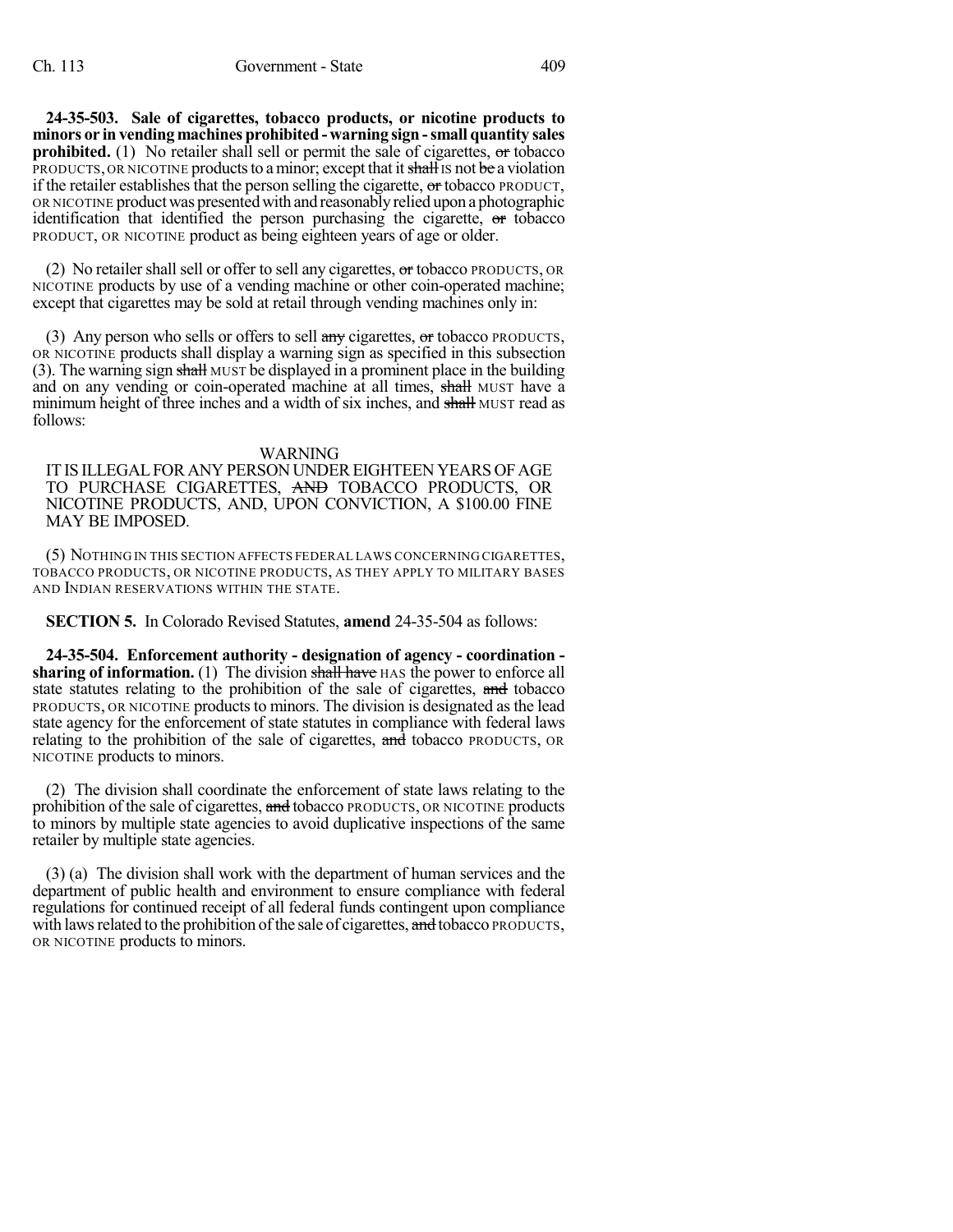(b) The division shall perform at least the minimum number of random inspections of businesses that sell cigarettes, and tobacco PRODUCTS, OR NICOTINE products at retail as required by federal regulations.

 $(c)$  In order to pay for the inspections required by paragraph  $(b)$  of this subsection (3), the division shall apply for a grant fromthe tobacco education, prevention, and cessation program established in part 8 of article 3.5 of title 25, C.R.S.

(4) In order to enforce laws relating to the prohibition of the sale of cigarettes, and tobacco PRODUCTS, OR NICOTINE products to persons under eighteen years of age MINORS, the department of revenue is authorized to MAY share information on the identification and address of retailers that sell cigarettes, and tobacco PRODUCTS, OR NICOTINE productswith anystate agencyresponsible forthe enforcement oflaws relating to the prohibition of the sale of cigarettes, and tobacco PRODUCTS, OR NICOTINE products to minors.

**SECTION 6.** In Colorado Revised Statutes, 24-35-505, **amend** (1) and (7) as follows:

**24-35-505. Hearings.** (1) Subject to the limitations contained in section 24-35-506, the division, on its own motion or on a complaint from another governmental agency responsible for the enforcement of laws relating to the prohibition of the sale of cigarettes, and tobacco PRODUCTS, OR NICOTINE products to minors, shall have HAS the power to penalize retailers for violations of section 24-35-503.

(7) Any fines collected for violations of section 24-35-503 shall be forwarded to the state treasurer, who shall credit the same THEM to the CIGARETTE, tobacco PRODUCT, AND NICOTINE PRODUCT use BY MINORS prevention fund created in section 24-35-507.

**SECTION 7.** In Colorado Revised Statutes, 24-35-506, **amend** (2) as follows:

**24-35-506. Limitation on fines.** (2) Notwithstanding the provisions of subsection (1) of this section, no fine for a violation of section 24-35-503 (1) shall be imposed upon a retailer that can establish an affirmative defense to the satisfaction of the division or the hearing officer that, prior to the date of the violation, it:

(a) Had adopted and enforced a written policy against sellingcigarettes,  $\sigma$ tobacco PRODUCTS, OR NICOTINE products to persons under the age of eighteen years OF AGE;

(b) Had informed its employees of the applicable laws regarding the sale of cigarettes, and tobacco PRODUCTS, OR NICOTINE products to persons under the age of eighteen years OF AGE;

(c) Required employees to verify the age of cigarette,  $\sigma$ r tobacco PRODUCT, OR NICOTINE product customers by way of photographic identification; and

(d) Had established and imposed disciplinary sanctions for noncompliance.